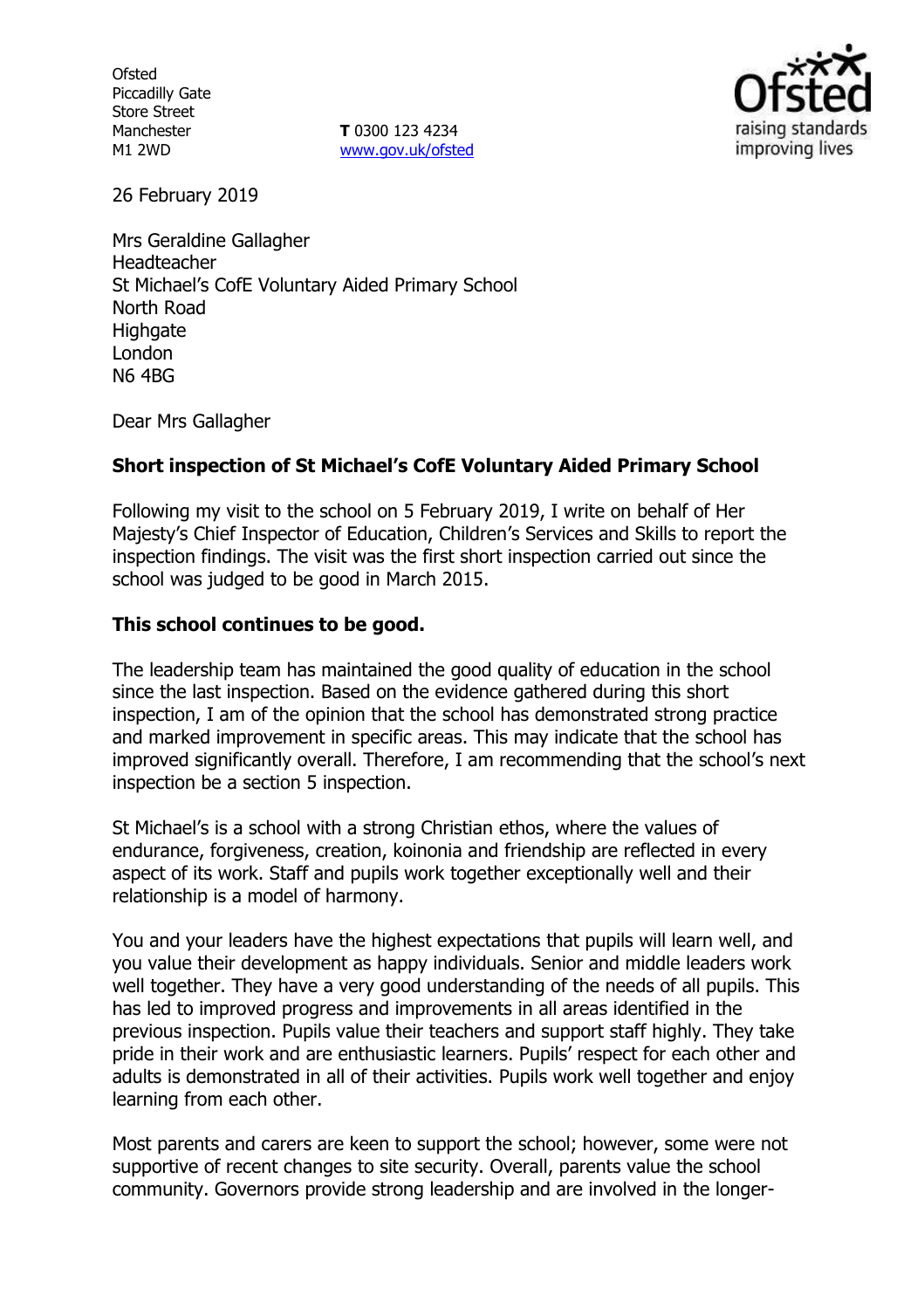

term strategic planning of the school. They commit time to the school with their regular monitoring visits and have a good understanding of how the school can sustain its improvements.

# **Safeguarding is effective.**

Senior leaders and the governors have ensured that safeguarding arrangements are implemented effectively. They have worked closely with the local authority and the diocese to improve the security of the school site. Leaders are committed to continuously reviewing and improving policy and practice to keep children safe.

Leaders ensure that the school's recruitment procedures are robust and include systematic checks on prospective and current staff. The school has a comprehensive safeguarding policy, which is implemented effectively. You work well with external agencies to support those pupils who need individual help.

Pupils feel safe in school. They say that teachers and other adults look after them well. A typical view from parents is that they trust the school and that children are kept very safe.

## **Inspection findings**

- At the start of the inspection, we agreed our key lines of enguiry. The first of these focused on writing at key stage 2. This is because, over the past three years, pupils' progress in writing has improved. However, in 2018, boys did not do as well as girls in writing at greater depth.
- The standard of writing at key stage 2 has improved over time and is now a strength of the school. Pupils, including those who are disadvantaged, work enthusiastically and collaboratively to formulate their ideas in preparation for writing. For example, teachers encourage pupils to debate and express their arguments clearly. This impacts positively on the structure of pupils' writing.
- Teachers carefully plan pupils' writing as part of a well-sequenced series of lessons. Pupils' writing in their books shows that teachers skilfully interweave grammar with descriptive and creative writing. As a result, pupils write using grammatical and structural features accurately, for example sentence structure and paragraphing.
- Our second line of enquiry focused on how well teachers ensure that all pupils, particularly girls, are challenged in key stage 1 to achieve greater depth in mathematics. While there have been improvements in pupils' progress in mathematics over the last two years, there was a difference in 2018 between girls' and boys' attainment in mathematics at greater depth.
- Leaders have enhanced the curriculum with a new scheme of learning which challenges pupils to achieve a greater depth in their mathematics. As a result, increased numbers of pupils are achieving greater depth.
- Teachers encourage pupils to articulate their thinking and learning well in mathematics. As a result, pupils are enthusiastic about their learning. Pupils work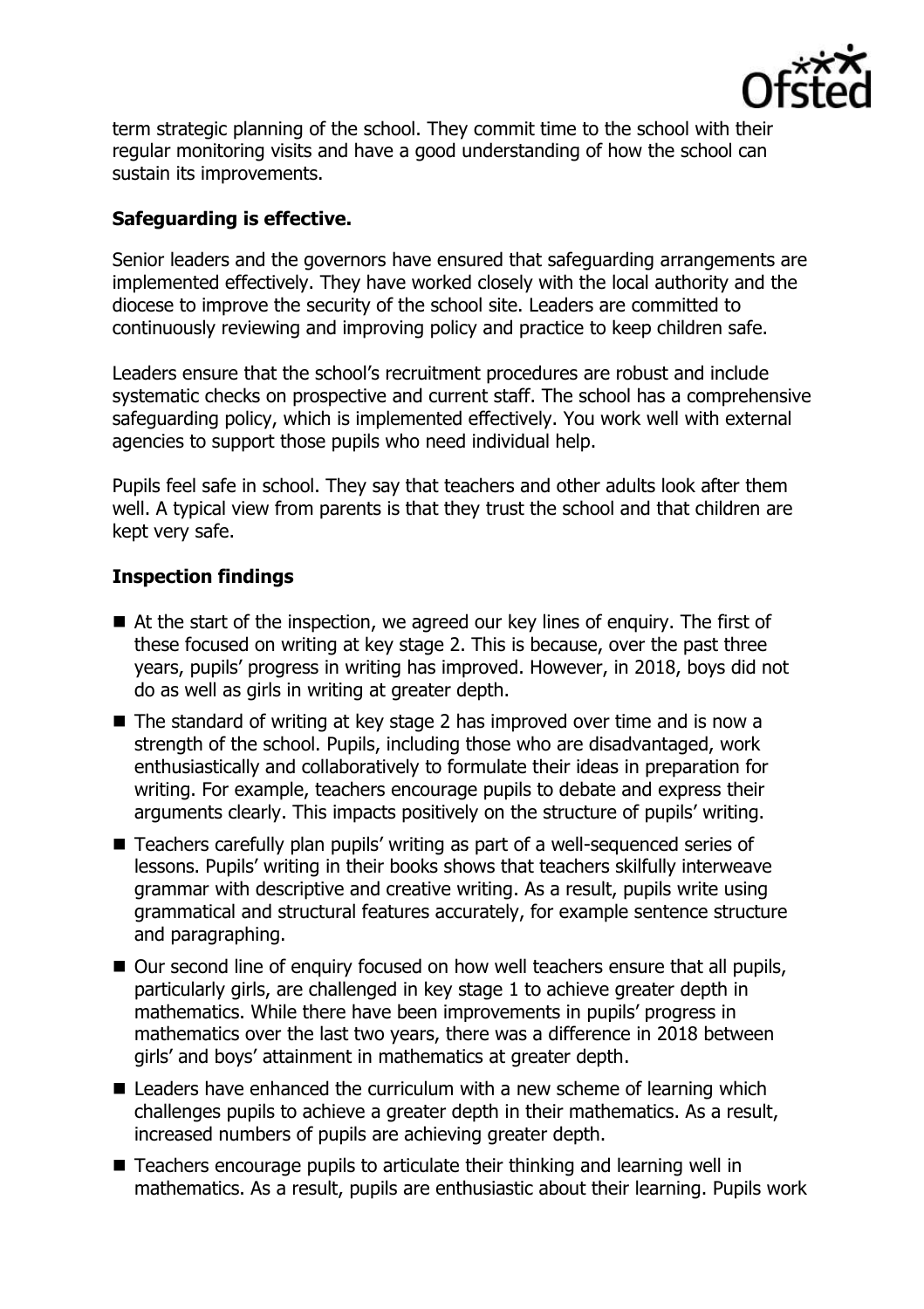

well together, including on problem-solving activities. The most able pupils relish the levels of challenge teachers give them. In early years, teachers prepare children well for their next stages of learning, for example with activities involving symmetry and time.

- Teachers and higher-level teaching assistants work together effectively to ensure that pupils are supported to make progress in mathematics. This has a positive impact, particularly on girls' learning in mathematics. Leaders monitor mathematics teaching carefully to ensure that this strategy and the new mathematics scheme are continually reviewed.
- Our final line of enquiry focused on pupils' attendance. Attendance has improved for all groups of pupils over recent years and it is now in line with the national average.
- Leaders have implemented effective strategies to promote pupils' enjoyment of school and to reduce the number of pupils who are persistently absent, particularly girls. As a school, you track pupils' attendance individually and work closely with their families where there is a concern. As a result, pupils enjoy being at St Michael's. They value the range of extra-curricular activities at the school and regularly attend these. Pupils enjoy being with friends and appreciate that teachers encourage them to do their best.
- **Pupils value their teachers, typically saying they are 'always kind and make things** fair and learning fun'.

### **Next steps for the school**

Leaders and those responsible for governance should ensure that:

 $\blacksquare$  systems established for monitoring teaching, learning and well-being across the school continue to ensure that pupils achieve their best while enjoying life in school and beyond.

I am copying this letter to the chair of the governing body, the director of education for the Diocese of London, the regional schools commissioner and the director of children's services for Haringey. This letter will be published on the Ofsted website.

Yours sincerely

Janice Howkins **Ofsted Inspector**

### **Information about the inspection**

I met with you and your two assistant headteachers, three middle leaders, two teachers, and the chair, the vice-chair and the link governor for pupils with special educational needs and/or disabilities. I made joint visits to lessons with you. I held discussions with groups of pupils, as well as talking to parents in the playground. I took account of the 43 responses from parents to Ofsted's online questionnaire,